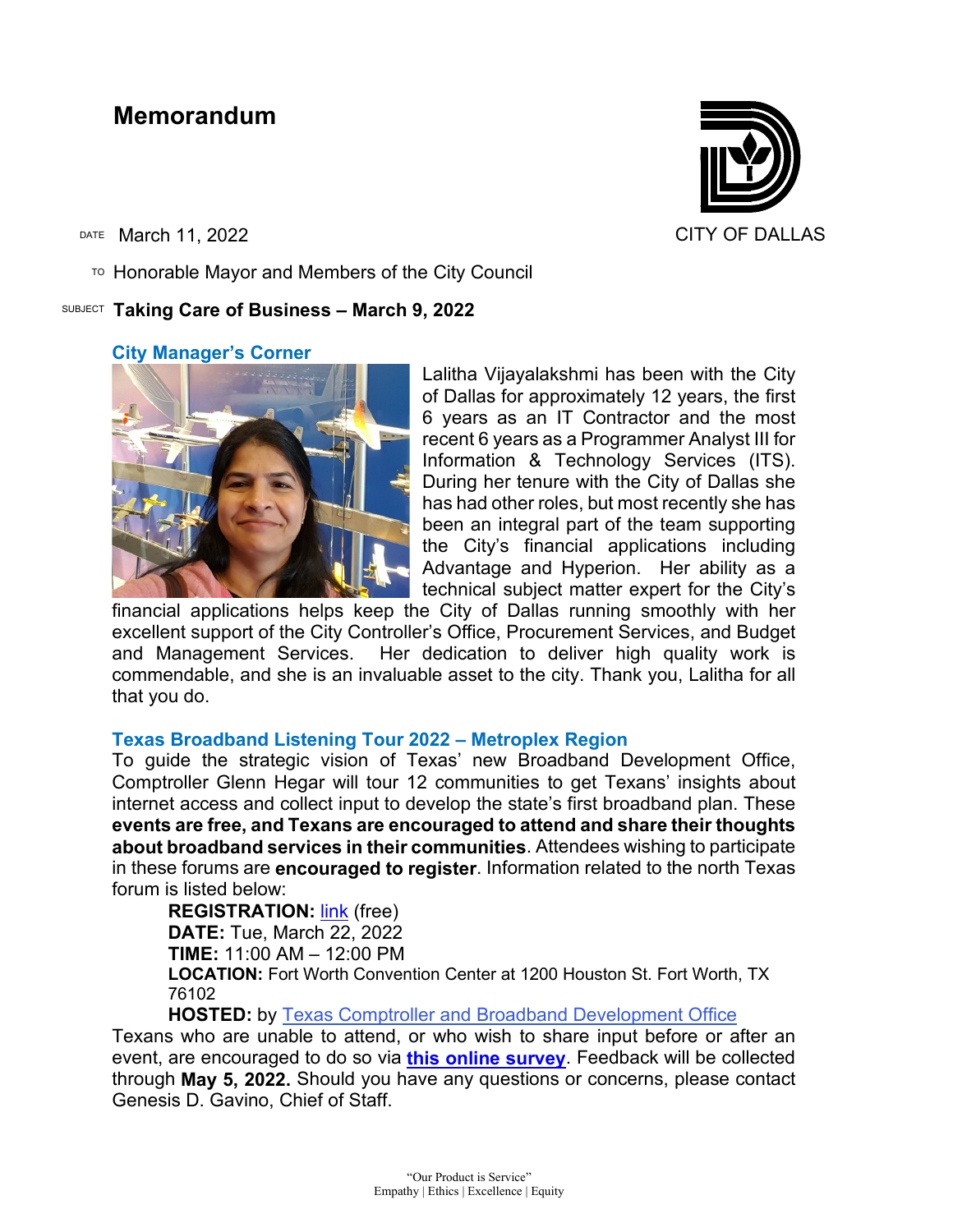# **Reopening of the Wellness Center**

On Thursday, March 3, 2022, the COVID-19 Ad Hoc Committee was briefed on the final phase on the City of Dallas' Return to Work Plan. During the briefing, staff agreed to provide an update on the following items:

- Reopening of Wellness Centers
- Percentage of City Employees Vaccinated from March 2020 February 2022
- Employee COVID-19 Leaves Granted from March 2020 February 2022

The Wellness Centers at Dallas City Hall and the Oak Cliff Municipal Operations Center reopened on Wednesday, March 9. Staff is working with a third party to ensure the ongoing cleaning and sanitation of fitness equipment to comply with CDC standards. Internal communications are underway with current gym members about reopening guidelines, appointment scheduling, and usage rules. We are also sharing updated data on the number of employees granted COVID-19 Leave and total number of employees reporting their vaccination status in Apricity@Work™.

The chart below highlights the total number of employees granted COVID-19 Leave from March 2020 – February 2022.

| Tier 1 Before<br>9/1/2021 | Tier 2<br>$9/2/2021 -$<br>9/30-2021 | Tier 3<br>10/1/2021-<br>11/1/2021 | Post Deadline<br>Submissions<br>11/2/2021-<br>3/1/2022 | <b>Grand Total</b> | <b>Total Active</b><br>EE's as of<br>3/2/2022 | Percentage of<br>Employees<br>Vaccinated |
|---------------------------|-------------------------------------|-----------------------------------|--------------------------------------------------------|--------------------|-----------------------------------------------|------------------------------------------|
| 6621                      | 1024                                | 462                               | 155                                                    | 8252               | 12726                                         | 65%                                      |

Should you have any questions or concerns, please contact Nina Arias, Director of Human Resources.

# **Feedback Sessions: Neighborhood Planning Draft Process Review**

In November 2021, the City of Dallas Planning & Urban Design (PUD) department hosted a series of listening sessions for ideas from neighborhood leaders on how the City of Dallas and neighborhoods can work together on neighborhood planning. PUD has taken that input and, along with best practices and experience from other cities, prepared a draft Neighborhood Planning process outlining how the City of Dallas and neighborhoods can work together on neighborhood planning. PUD invites residents and stakeholders to one of two small group sessions to review the proposed process and provide feedback on **Tuesday, March 22 at Noon or Wednesday, March 23 at 6pm**. The sessions are virtual and identical. Learn more or register at [https://pudnpdraftreview2022.eventbrite.com.](https://gcc02.safelinks.protection.outlook.com/?url=https%3A%2F%2Fpudnpdraftreview2022.eventbrite.com%2F&data=04%7C01%7Ctatjana.williams%40dallascityhall.com%7C47b08fef06d144c10e3708da00893f65%7C2935709ec10c4809a302852d369f8700%7C0%7C0%7C637822886985718299%7CUnknown%7CTWFpbGZsb3d8eyJWIjoiMC4wLjAwMDAiLCJQIjoiV2luMzIiLCJBTiI6Ik1haWwiLCJXVCI6Mn0%3D%7C3000&sdata=FcCs7f%2B51buvuhpyR%2FGdA8tHF8dAblwA%2BowwjkUqmS0%3D&reserved=0)Should you have any questions or concerns, please contact Monique Ward, Chief Planner in Planning and Urban Design.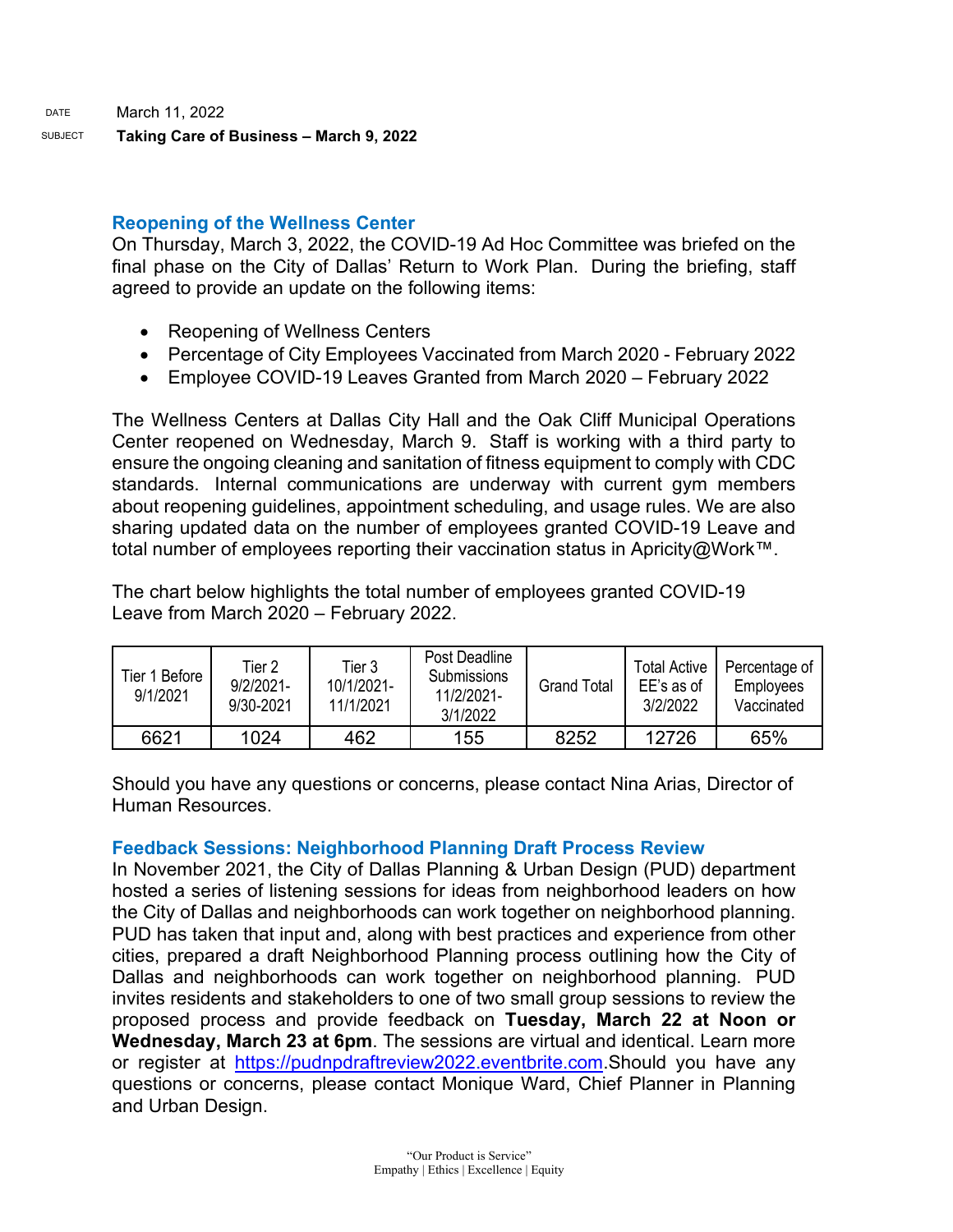DATE March 11, 2022

SUBJECT **Taking Care of Business – March 9, 2022**

#### **Small Business Center**

The City of Dallas Small Business Center proudly presents the 2022 Women's Entrepreneurs Leadership Forum scheduled to be held virtually from March 30 - April 21, 2022. Join us to receive valuable information about writing business plans, marketing, and building strategic lender relationships to finance your business. For more information please contact Regina Onyeibe, Economic Development Coordinator at the Small Business Center or visit online at: [http://wwwSourceDallas.org.](https://gcc02.safelinks.protection.outlook.com/?url=http%3A%2F%2Fwwwsourcedallas.org%2F&data=04%7C01%7Ctatjana.williams%40dallascityhall.com%7C74cb13a1f2df4c90b37108da01600b52%7C2935709ec10c4809a302852d369f8700%7C0%7C0%7C637823809263029973%7CUnknown%7CTWFpbGZsb3d8eyJWIjoiMC4wLjAwMDAiLCJQIjoiV2luMzIiLCJBTiI6Ik1haWwiLCJXVCI6Mn0%3D%7C3000&sdata=tVDYWYDBLQTNAFaatg8%2FnwA%2F4kCU34RAdNCktYJtLo8%3D&reserved=0)

### **Code Compliance Community Clean**

Code Compliance held the second Community Clean of 2022 on Saturday, March  $5<sup>th</sup>$ , 2022. Close to 300 residents participated in bringing their bulk trash, hazardous waste, and documents to get safely shred.

Code will host another Community Clean event on Saturday, March 12th, 2022, from 8 a.m.- 12 p.m. at Mount Tabor Baptist Church on 3700 Simpson Stuart Road Dallas, Texas 75241. Residents can also bring bulk trash, hazardous waste and documents for shredding to this event as well. Should you have any questions or concerns, please contact Andres Espinoza, Interim Director of Code Compliance.

#### **Mural on the Move**

Code Compliance and the Office of Arts and Culture selected Dallas-based artist, Marrisa Caggiano, to create a mural highlighting the efforts women have made throughout history for Code and OAC's Mural on the Move: Women in Art campaign. Employees with Code and OAC had an in-depth conversation with Marissa to learn more about her influences and what to expect from her piece. The conversation can be viewed [here.](https://www.youtube.com/watch?v=XTeGquroTPs) Should you have any questions or concerns, please contact Eric Onyechefule, Public Information Coordinator for Code Compliance.

#### **Redistricting**

The Redistricting Commission met on Monday, March 7 at 6:30 p.m. via videoconference at Dallas City Hall – Council Chambers – 6EN. They received an update on map submissions and heard two map presentations from residents whose maps met the required map submittal criteria.  $\underline{A}$  9 year old resident was among the [presenters.](https://gcc02.safelinks.protection.outlook.com/?url=https%3A%2F%2Fprestonhollow.advocatemag.com%2F2022%2F03%2F07%2Farthur-kramer-redistricting-map%2F&data=04%7C01%7Ctatjana.williams%40dallascityhall.com%7C4911e598d5954824eca608da01380f16%7C2935709ec10c4809a302852d369f8700%7C0%7C0%7C637823637520204308%7CUnknown%7CTWFpbGZsb3d8eyJWIjoiMC4wLjAwMDAiLCJQIjoiV2luMzIiLCJBTiI6Ik1haWwiLCJXVCI6Mn0%3D%7C3000&sdata=LQQROdAQFuCs%2FuT5ADIvZRNVTMYdVXiXmdSXA0utxqs%3D&reserved=0) Her map was the first map to be unanimously approved by the Commission for further consideration. The Commission accepted another map for further consideration after some discussion. The next Commission meeting will be on Monday, March 14 at 3:30 p.m. at Dallas City Hall – Council Chambers – 6EN. Individuals who wish to address the Redistricting Commission may do so virtually or in person by attending a regular meeting. For a complete list of meetings or to submit your very own map, visit [www.DallasRedistricting.com](https://gcc02.safelinks.protection.outlook.com/?url=http%3A%2F%2Fwww.dallasredistricting.com%2F&data=04%7C01%7Ctatjana.williams%40dallascityhall.com%7C4911e598d5954824eca608da01380f16%7C2935709ec10c4809a302852d369f8700%7C0%7C0%7C637823637520204308%7CUnknown%7CTWFpbGZsb3d8eyJWIjoiMC4wLjAwMDAiLCJQIjoiV2luMzIiLCJBTiI6Ik1haWwiLCJXVCI6Mn0%3D%7C3000&sdata=ZM%2Bo9e9rLVv8oL8jKkm32mwpaMcwtpSRONiAfTHOOP0%3D&reserved=0) or call 214-671-6197. All map submissions must be submitted by April 15, 2022. Should you have any questions or concerns, please contact Brett Wilkinson, Director of the Office of Government Affairs.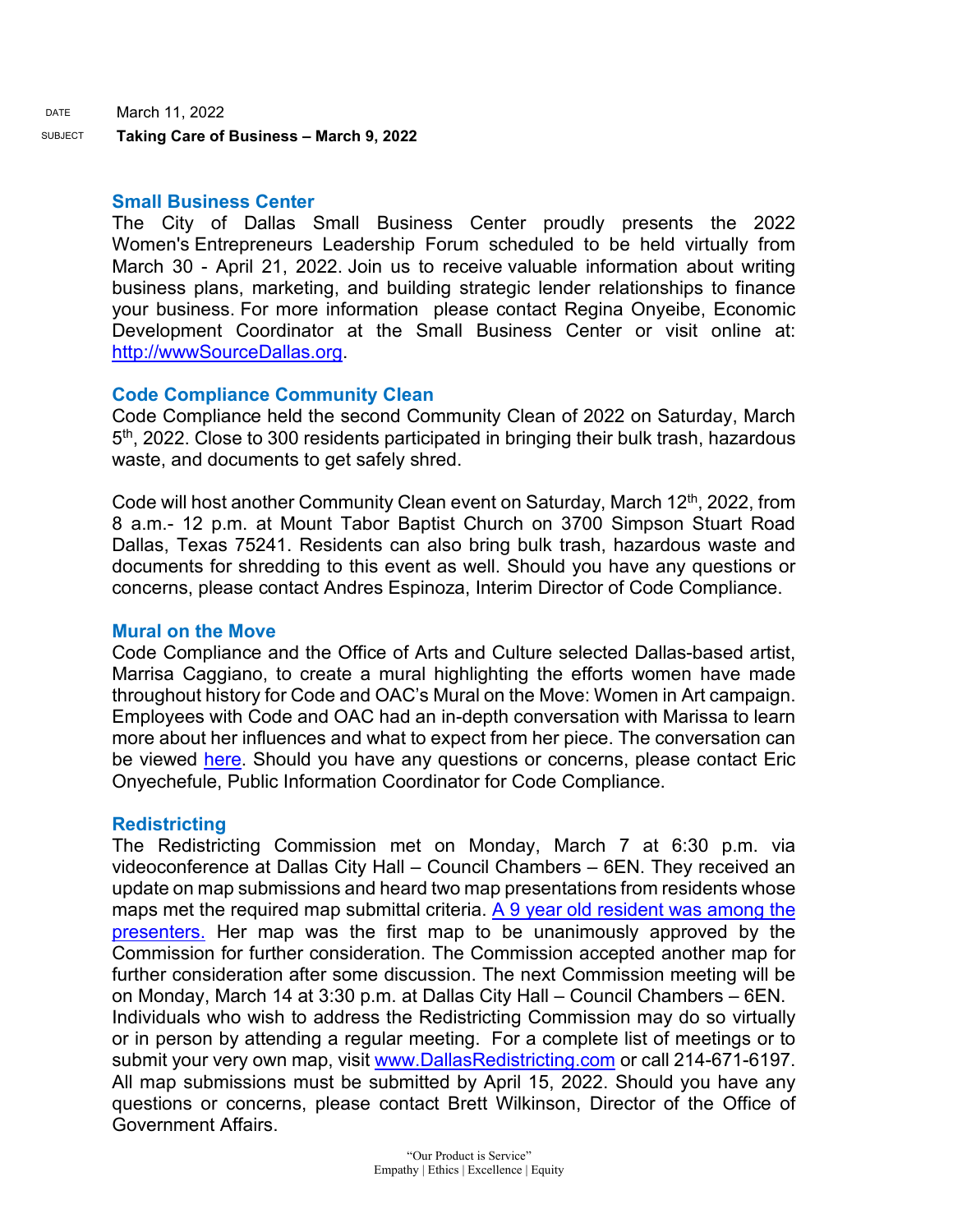### SUBJECT **Taking Care of Business – March 9, 2022**

## **City Procurement Opportunities**

The Office of Procurement Services (OPS) is excited to announce the following new contract opportunities. More information can be found on the City's [electronic bid](https://gcc02.safelinks.protection.outlook.com/?url=https%3A%2F%2Fdallascityhall.bonfirehub.com%2Fportal%2F%3Ftab%3DopenOpportunities&data=04%7C01%7Ctatjana.williams%40dallascityhall.com%7C03066e22b3af4685cf2308d9fe138734%7C2935709ec10c4809a302852d369f8700%7C0%7C0%7C637820182084951378%7CUnknown%7CTWFpbGZsb3d8eyJWIjoiMC4wLjAwMDAiLCJQIjoiV2luMzIiLCJBTiI6Ik1haWwiLCJXVCI6Mn0%3D%7C3000&sdata=w9bWqqTbq1sKcJdxL6HlqeY9h0RLDdH8eULgUQgvsQY%3D&reserved=0)  [portal:](https://gcc02.safelinks.protection.outlook.com/?url=https%3A%2F%2Fdallascityhall.bonfirehub.com%2Fportal%2F%3Ftab%3DopenOpportunities&data=04%7C01%7Ctatjana.williams%40dallascityhall.com%7C03066e22b3af4685cf2308d9fe138734%7C2935709ec10c4809a302852d369f8700%7C0%7C0%7C637820182084951378%7CUnknown%7CTWFpbGZsb3d8eyJWIjoiMC4wLjAwMDAiLCJQIjoiV2luMzIiLCJBTiI6Ik1haWwiLCJXVCI6Mn0%3D%7C3000&sdata=w9bWqqTbq1sKcJdxL6HlqeY9h0RLDdH8eULgUQgvsQY%3D&reserved=0)

| <b>Opportunity No.</b> | <b>Opportunity Name</b>                                 |  |
|------------------------|---------------------------------------------------------|--|
| CIZ-DWU-22 107         | Major Rehabilitation of Raw Water Facilities, by Dallas |  |
|                        | <b>Water Utilities</b>                                  |  |
| BV22-00018720          | Clamps, Couplings, Sleeves & Adapters                   |  |
| BBZ21-00017575         | <b>Grounds Maintenance</b>                              |  |
| BV22-00018721          | <b>Plastic Sewer Coupling</b>                           |  |
| BA22-00018716          | <b>Renewable Natural Gas</b>                            |  |
| BDZ22-00018077         | <b>Sales Tax Compliance Review Services</b>             |  |

We are also pleased to share the latest, [Procurement Quarterly](https://gcc02.safelinks.protection.outlook.com/?url=https%3A%2F%2Fdallascityhall.com%2Fdepartments%2Fprocurement%2FPublishingImages%2FPages%2Fdefault%2FProcurement%2520Quarterly%2520Forecast%2520FY22%2520Q2.pdf&data=04%7C01%7Ctatjana.williams%40dallascityhall.com%7C03066e22b3af4685cf2308d9fe138734%7C2935709ec10c4809a302852d369f8700%7C0%7C0%7C637820182084951378%7CUnknown%7CTWFpbGZsb3d8eyJWIjoiMC4wLjAwMDAiLCJQIjoiV2luMzIiLCJBTiI6Ik1haWwiLCJXVCI6Mn0%3D%7C3000&sdata=5xXu8maIYJ78kfWvj6xfXl%2FhatH%2B%2FODY1ABXiR9a7Fs%3D&reserved=0) listing citywide opportunities for the current quarter (of the fiscal year) and published on the OPS [website.](https://gcc02.safelinks.protection.outlook.com/?url=https%3A%2F%2Fdallascityhall.com%2Fdepartments%2Fprocurement%2FPages%2Fdefault.aspx&data=04%7C01%7Ctatjana.williams%40dallascityhall.com%7C03066e22b3af4685cf2308d9fe138734%7C2935709ec10c4809a302852d369f8700%7C0%7C0%7C637820182084951378%7CUnknown%7CTWFpbGZsb3d8eyJWIjoiMC4wLjAwMDAiLCJQIjoiV2luMzIiLCJBTiI6Ik1haWwiLCJXVCI6Mn0%3D%7C3000&sdata=E3PdtDtFGgWbZxAp%2FioRYQ1f5L3hk4xi30FrFGkvKQ4%3D&reserved=0)

Please be advised that once an opportunity is advertised, it is considered an open procurement until the City Council awards the contract. The Code of Ethics prohibits communication between councilmembers and vendors/ suppliers on open procurements. Should you have any questions, please contact Chhunny Chhean, Director of Procurement Services.

# **Temporary Inclement Weather Shelters (TIWS)**

OHS plans to declare TIWS for Friday night, March 11, 2022 based on the National Oceanic and Atmospheric forecast, in accordance with Chapter 45 of the City Code. OHS is pleased to announce that the City will open a tertiary shelter in partnership with the Library, at the J. Erik Jonsson Central Library, in addition to those at Oak Lawn UMC and OurCalling. Oak Lawn UMC is located at 3014 Oak Lawn Avenue, OurCalling is located at 1702 S. Cesar Chavez Blvd., and the J. Erik Jonsson Central Library is located at 1515 Young St. Intake hours at all locations are 5:00 p.m. to 9:00 p.m. Admission to Oak Lawn UMC closes at 9:00 p.m. Any guests who present at Oak Lawn UMC after shelter intake hours will be directed to OurCalling or the Central Library, which will remain open for intakes throughout the night. Should you have any questions or concerns, please contact Christine Crossley, Director of the Office of Homeless Solutions.

# **OHS Street Outreach Update**

The DRTRR team of homeless service providers, co-led by OHS and MDHA, is currently targeting several encampments, which will result in closure through the housing of those unsheltered individuals throughout the year. The team will outreach to these sites and meet with various persons experiencing homelessness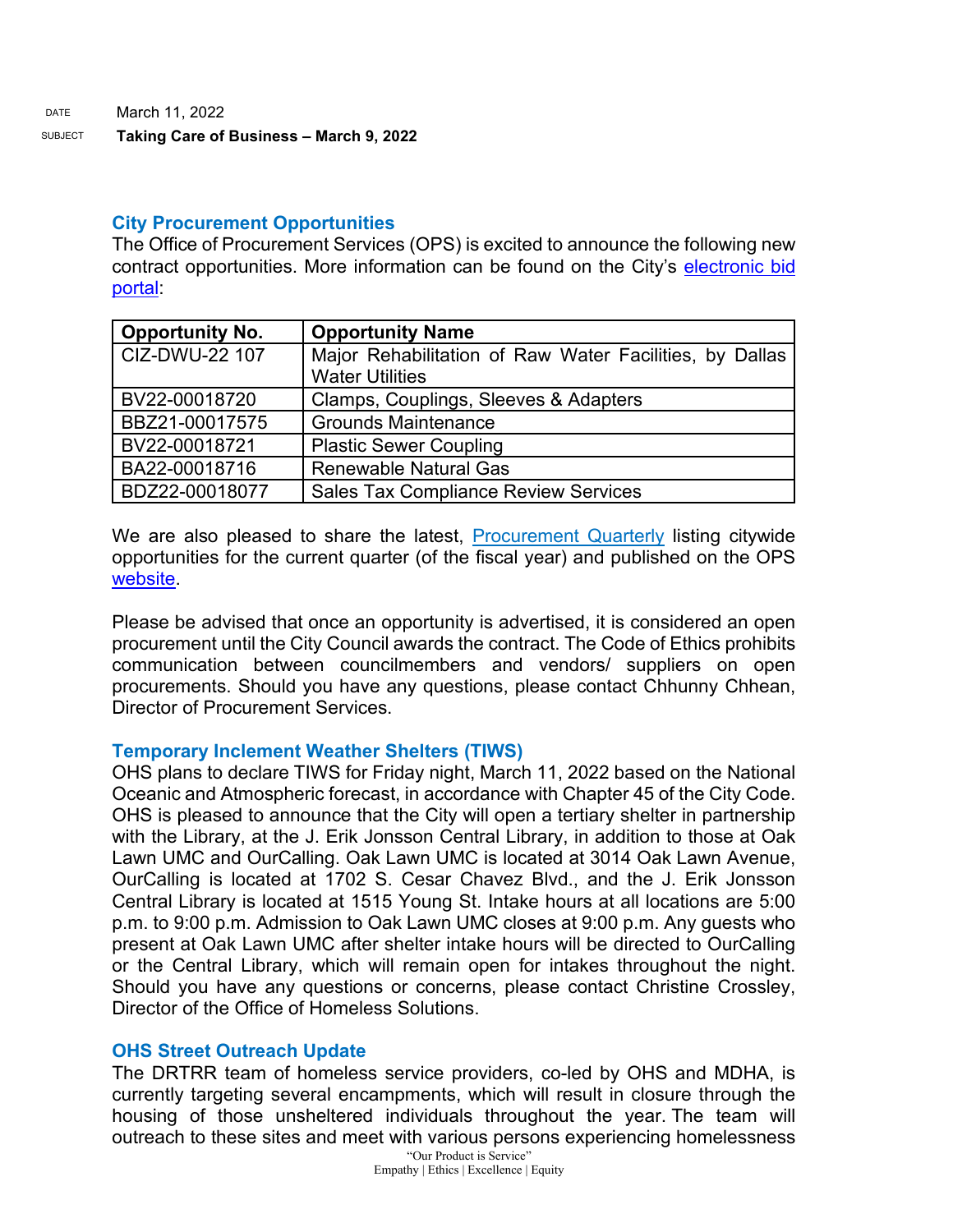to assess their needs in preparation for site closure via housing. During this time, the OHS Street Outreach Team will continue to engage with unsheltered residents through normal street outreach, connecting people with the needed resources, such as: getting IDs, working with Community Courts on expunging eligible tickets and offenses from their records, identifying medical needs, and getting them access to the Coordinated Access System (CAS).

Please see the attached schedule for homeless encampment cleaning the weeks of March 7 through March 18, 2022. Please note that these will be for debris removal and outreach only. All encampment cleaning requests are being resolved as time allows. We appreciate everyone's patience.

| <b>March 7 - March 11</b> | March 14 - March 18 |
|---------------------------|---------------------|
| <b>LOCATION</b>           | <b>LOCATION</b>     |
| 1200 Pentagon Pkwy        | I 75 & Forest       |
| 7100 Cockrell Hill        | TRD                 |
| I 20 & I 67 East Ramps    | TBD                 |
| I 20 & I 67 West Ramps    | TRD                 |
| 1555 Hastings Drive       | TRD                 |

# **Encampment Resolution (Cleaning) Schedule March 7 – March 18, 2022**

OHS continues to urge people who see an encampment to report it via 311 or 311's OurDallas smartphone app to ensure strategic alignment with comprehensive OHS outreach. The OHS Service Request dashboard can be utilized to track the progress of encampment resolution efforts. Please visit the [dashboard](https://gcc02.safelinks.protection.outlook.com/?url=https%3A%2F%2Fdallasgis.maps.arcgis.com%2Fapps%2Fopsdashboard%2Findex.html%23%2Fccd41f0d795f407a94ae17e2c27bf073&data=04%7C01%7CAmanda.Voigt%40dallascityhall.com%7C45f12cc3352040105b8308d9fbcb6d7a%7C2935709ec10c4809a302852d369f8700%7C0%7C0%7C637817673400555821%7CUnknown%7CTWFpbGZsb3d8eyJWIjoiMC4wLjAwMDAiLCJQIjoiV2luMzIiLCJBTiI6Ik1haWwiLCJXVCI6Mn0%3D%7C3000&sdata=zBK9TJ%2FxRq23uCczgqh0DBvzdKPq6ITbYwpLxvg3nLI%3D&reserved=0) and feel free to share this tool with residents. Should you have any questions or concerns, please contact Christine Crossley, Director of the Office of Homeless Solutions.

# **DPD Named Finalist for the Smart Cities North America Awards**

International Data Corporation (IDC) Government Insights selected the Dallas Police Department as a finalist in the Fifth Annual Smart Cities North America Awards. Finalists include cities, states, counties and universities from across the country. The Department submitted its "Violent Crime Evidence Based Reduction Plan" in the Data-Driven Policing category as their Smart Cities Project.

As a next step in the nomination process, IDC invites the public to vote on the named finalist by going to [https://www.surveymonkey.com/r/SCNAA22.](https://gcc02.safelinks.protection.outlook.com/?url=https%3A%2F%2Fwww.surveymonkey.com%2Fr%2FSCNAA22&data=04%7C01%7Ctatjana.williams%40dallascityhall.com%7C32b8294ab57f47b835ef08da0152d79e%7C2935709ec10c4809a302852d369f8700%7C0%7C0%7C637823752556681057%7CUnknown%7CTWFpbGZsb3d8eyJWIjoiMC4wLjAwMDAiLCJQIjoiV2luMzIiLCJBTiI6Ik1haWwiLCJXVCI6Mn0%3D%7C3000&sdata=lyeIhmtlQU3jGF2CAH1GWdLQH5U32xfyUfq0G6HVspI%3D&reserved=0) Voting will be open March 7, 2022 through 4:00pm on Sunday, March 13, 2022. The winners will be honored at Smart Cities Connect being held in April 2022 in Columbus, OH.

The Dallas Police Department would be proud to represent the city in this prestigious award. Members of the community, the City of Dallas and the hardworking men and women of the Department worked extremely hard to make this city safe and will